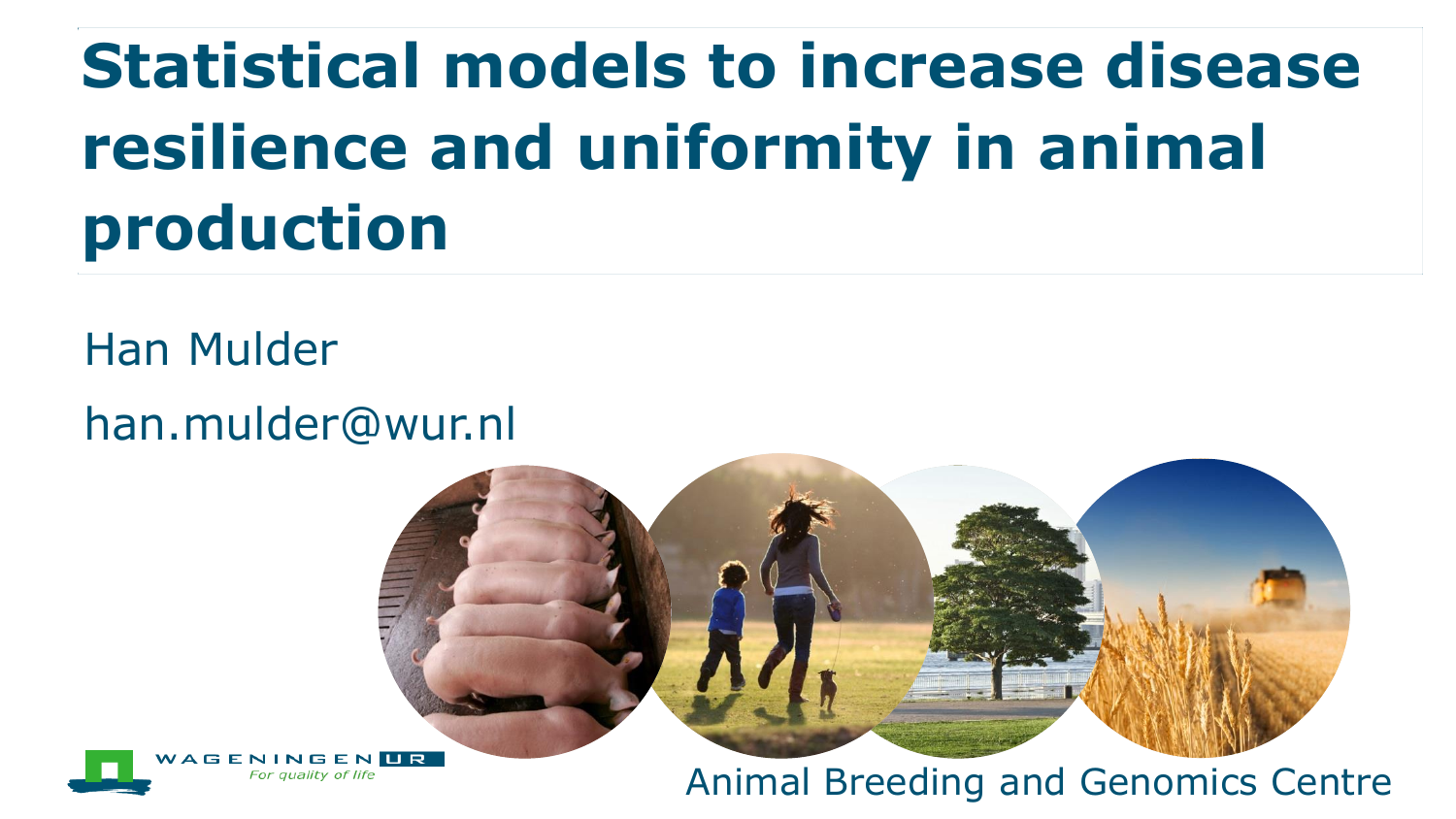## Increasing disease resilience is challenging

Genetic component on resistance

- Ability of the animal to combat diseases
- Genetic component on tolerance
	- Ability of animal to minimize negative effects of disease and keep reduction in production minimal
- **Both require data on amount of pathogen** 
	- Disease data is scarce
	- Data on pathogen burden even more scarce

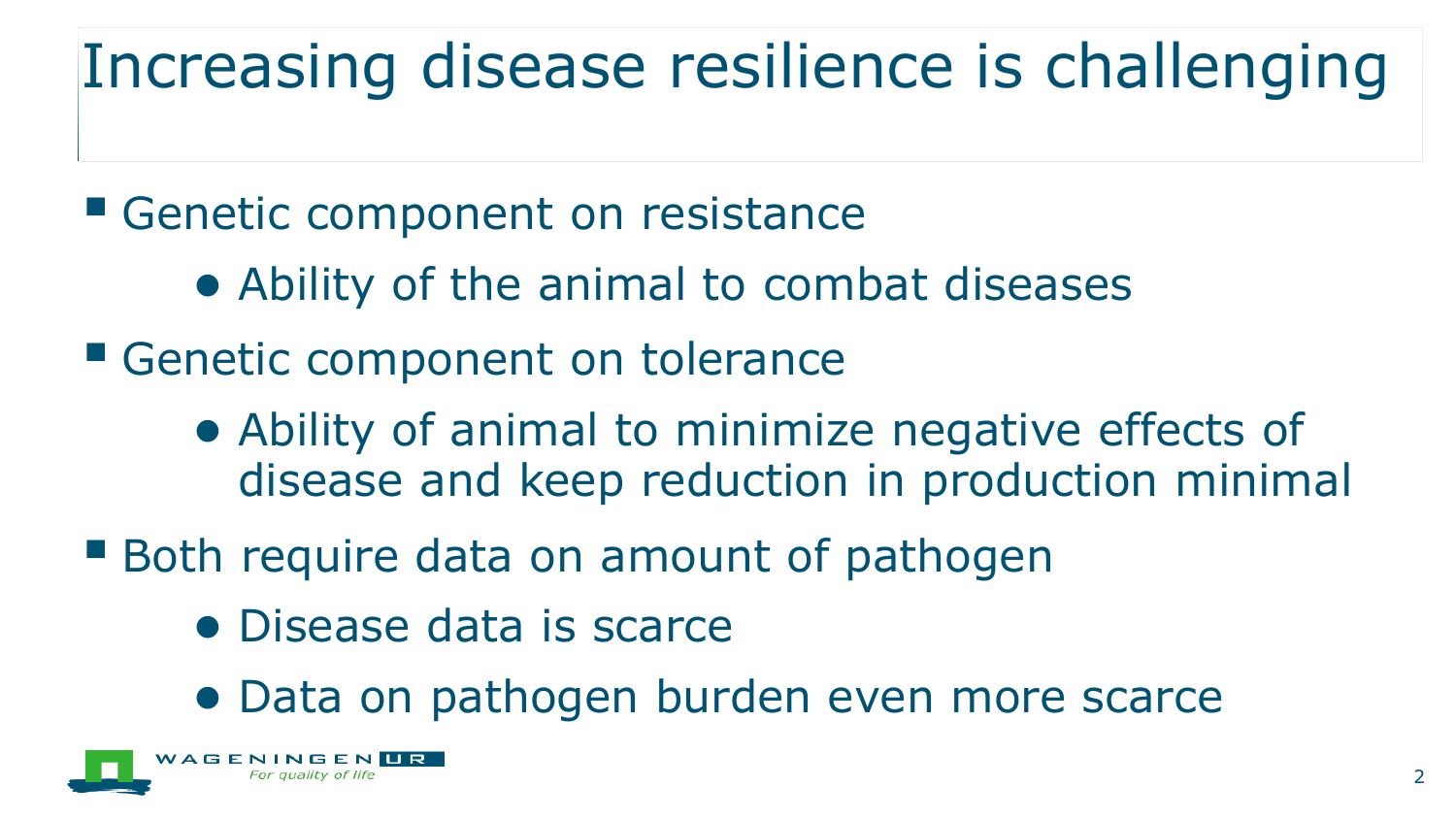# Can we use fluctuations in production? We can detect outbreaks.

#### **Number born alive**



Rashidi et al. 2014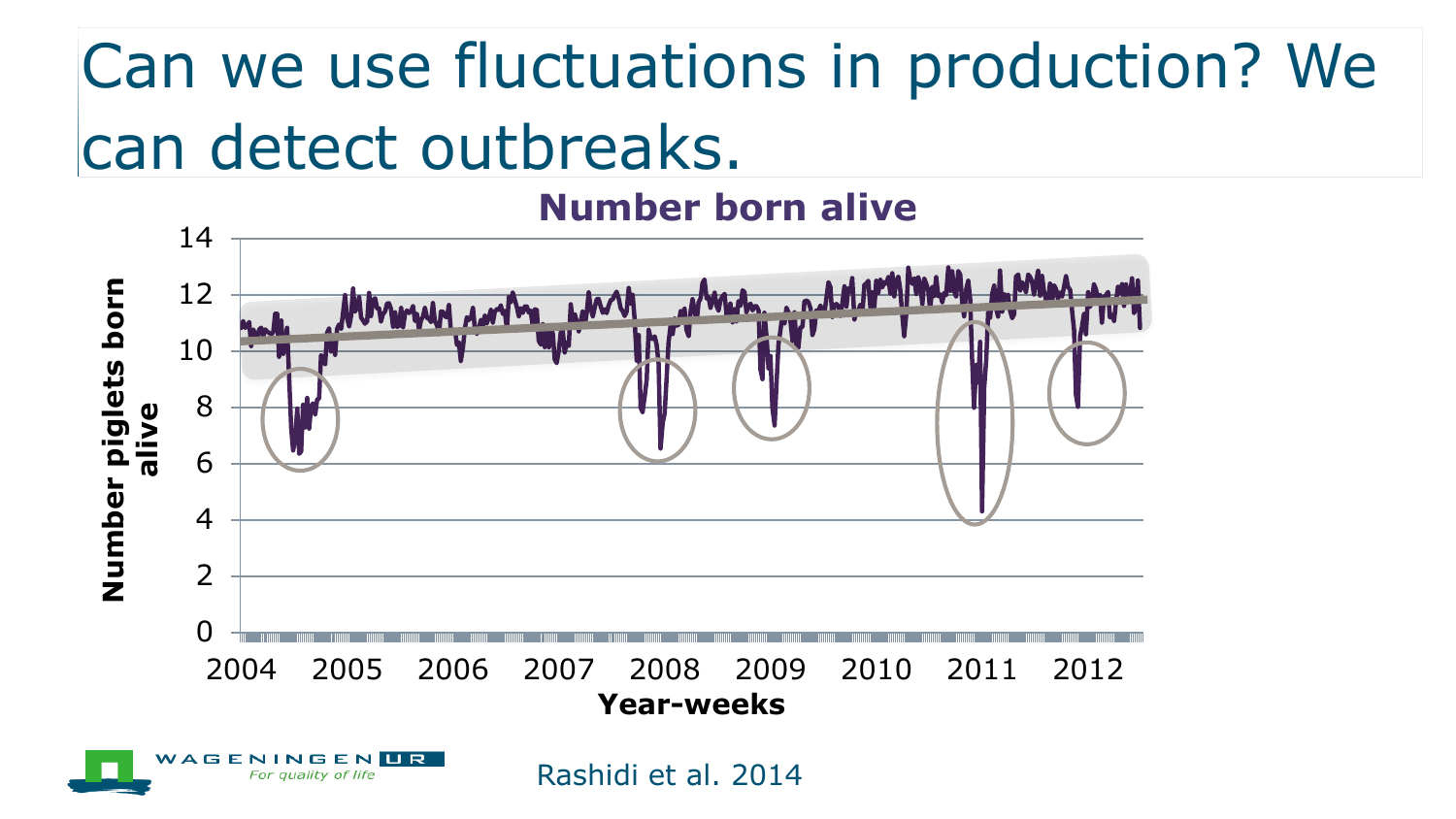### Variation related to level of challenge



Level of challenge

**Reaction norm model** 

 $y = fixed$  effects +  $a_{intercept} + a_{slope}CL + e$ 

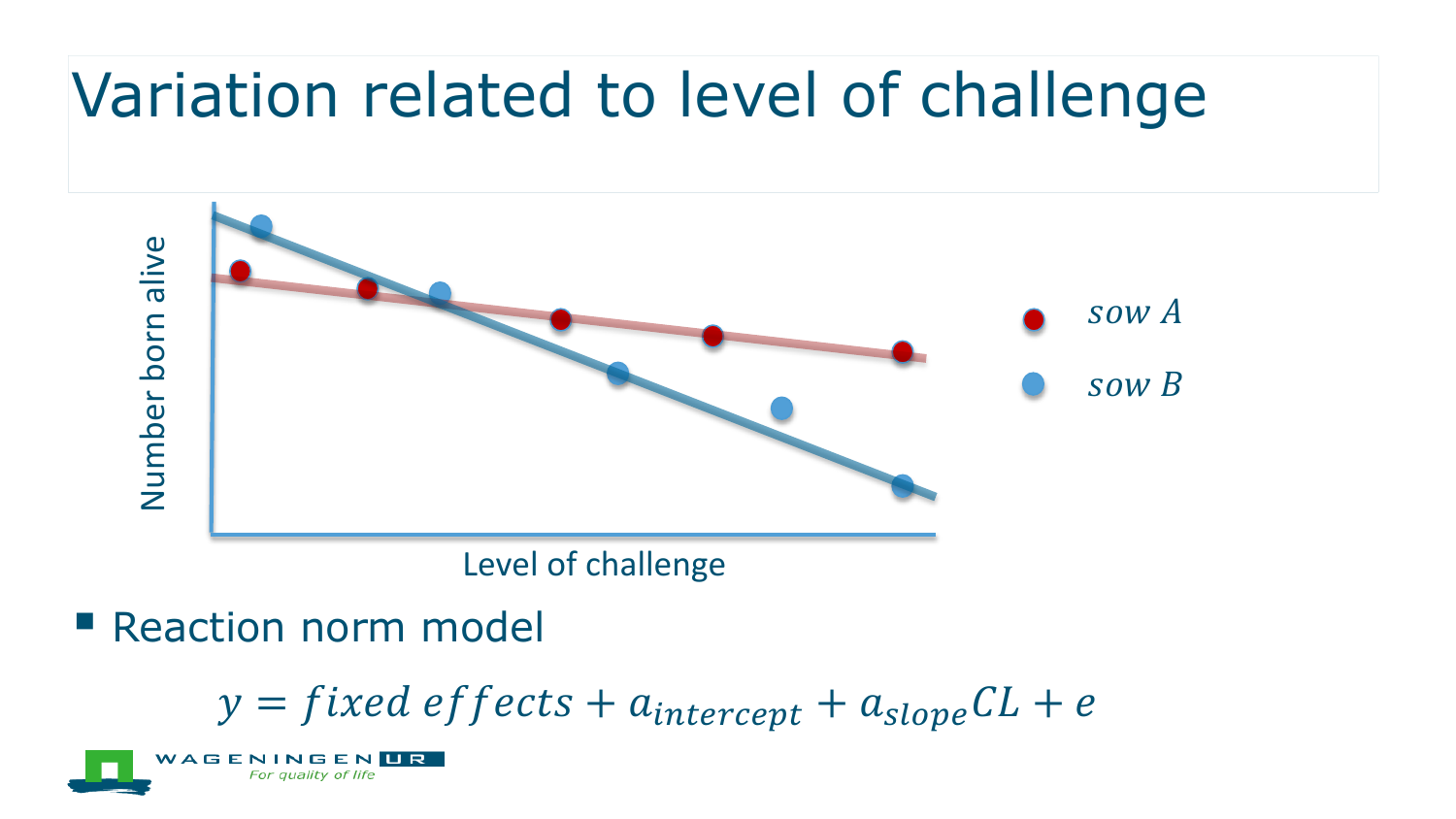### Variation over time



#### Time (parity)

**Uniformity model (DHGLM)**  $y = fixed \, effects + a_{mean} + e \,$   $\longleftarrow$   $Ve = \exp(fixed + a_{variance})$ **NAGENIN** UR For quality of life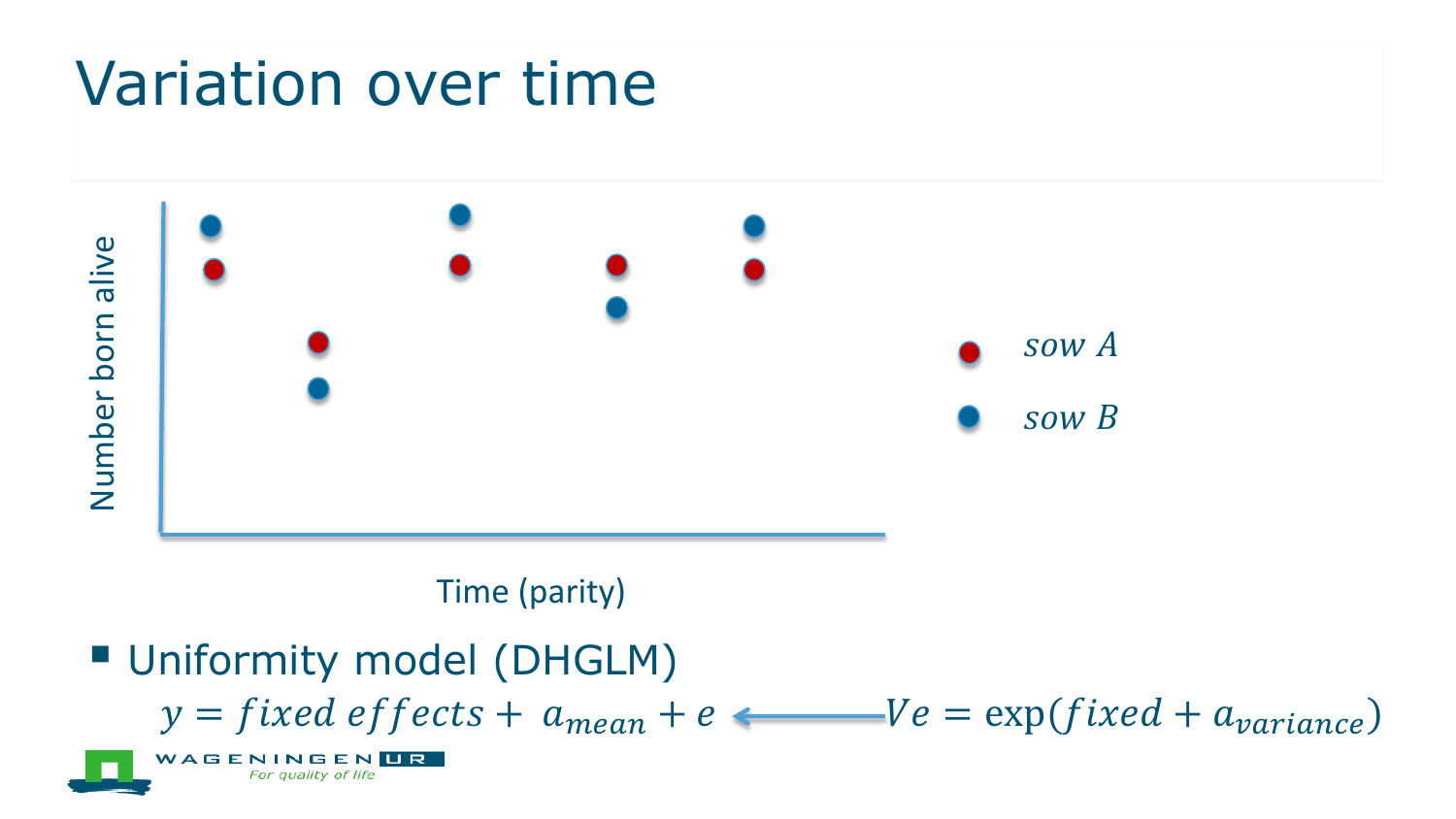### **Objectives**

■ To quantify genetic variation for litter size:

- in response to (disease) challenges in pigs
- in uniformity
- To investigate response to selection in disease resistance and tolerance using:
	- reaction norm model
	- uniformity model

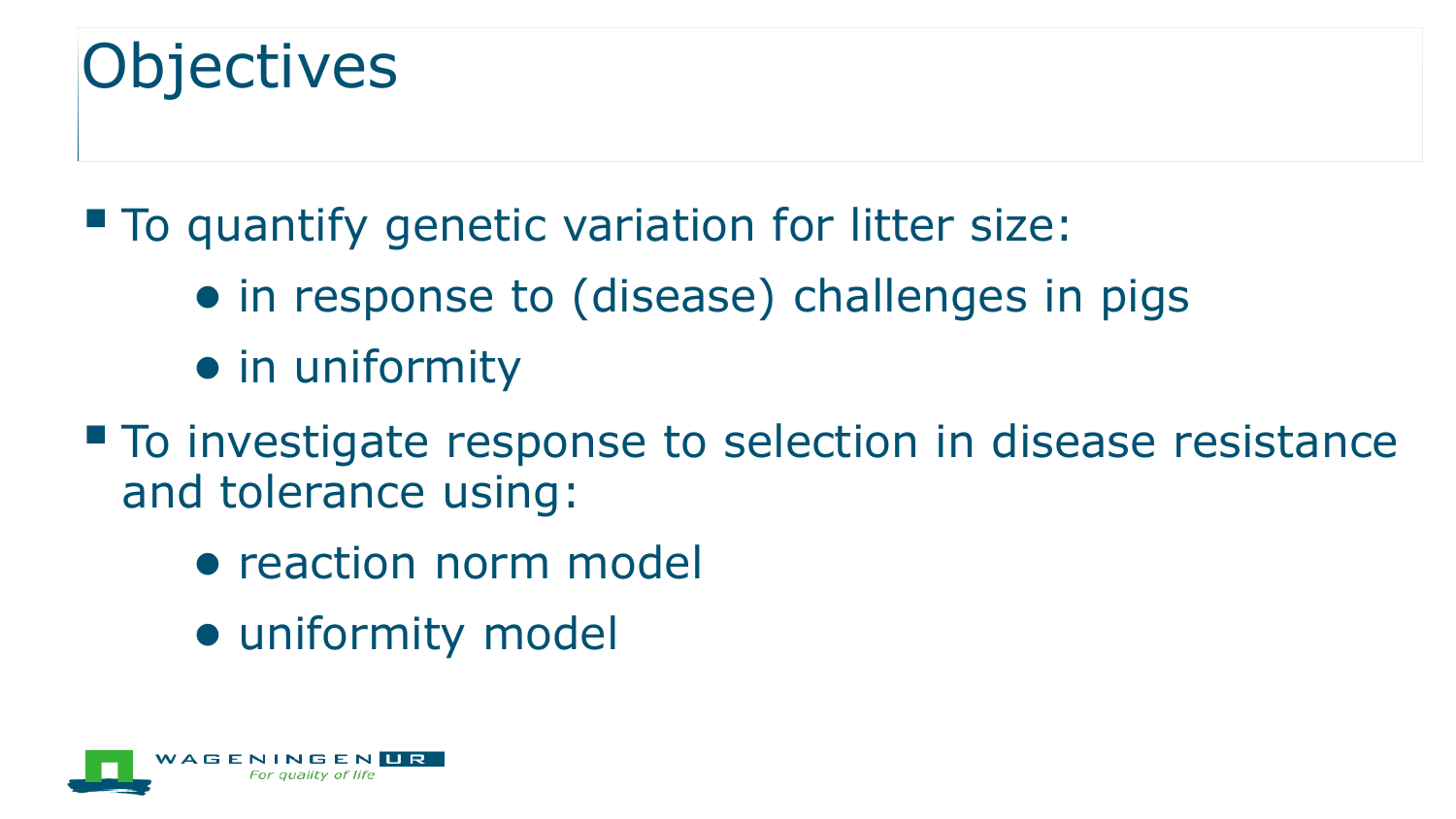# Reaction norm model: Variance components with increasing challenge load



A G E UR.

Herrero-Medrano et al., 2015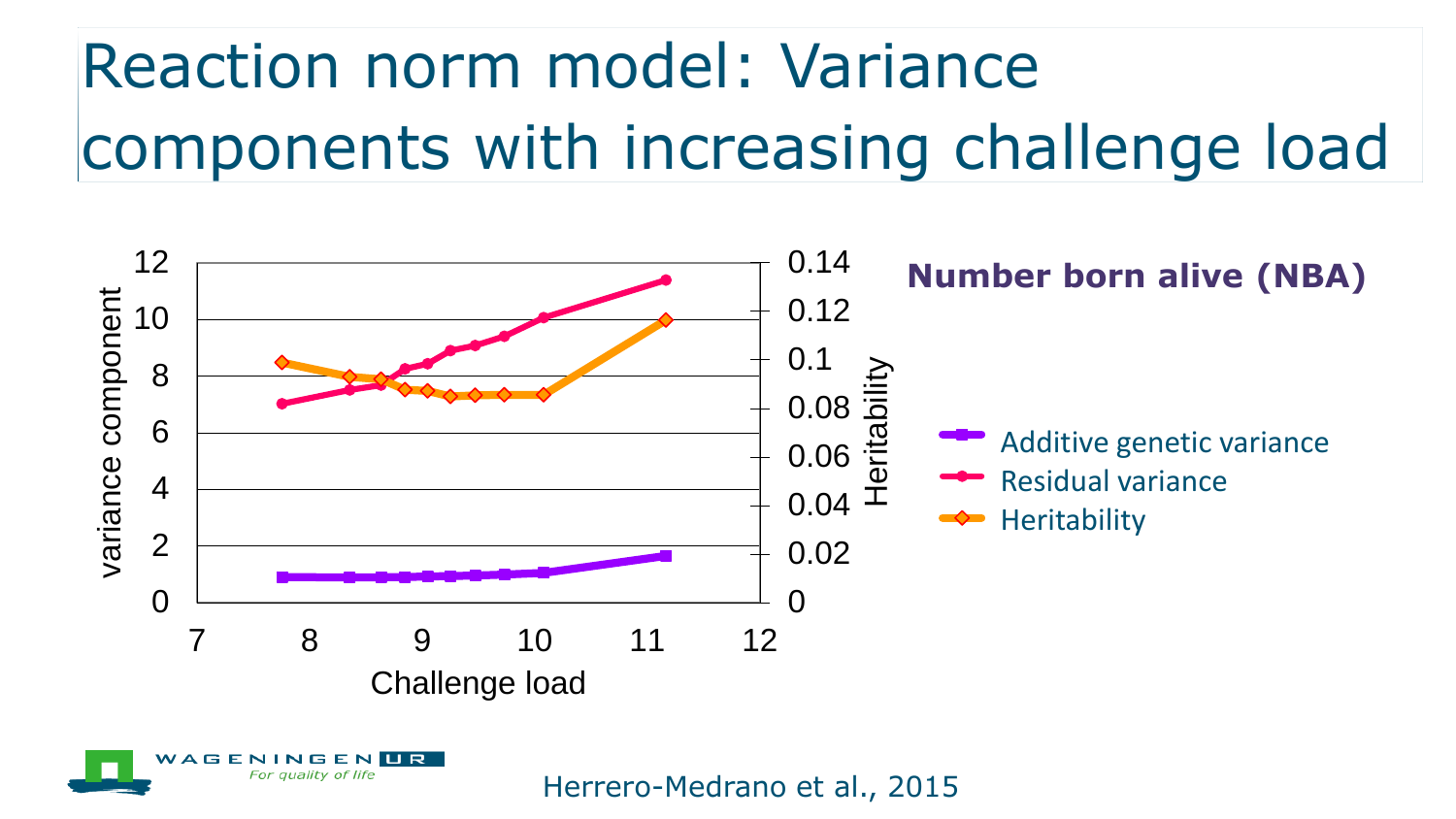#### Selection in a different environment

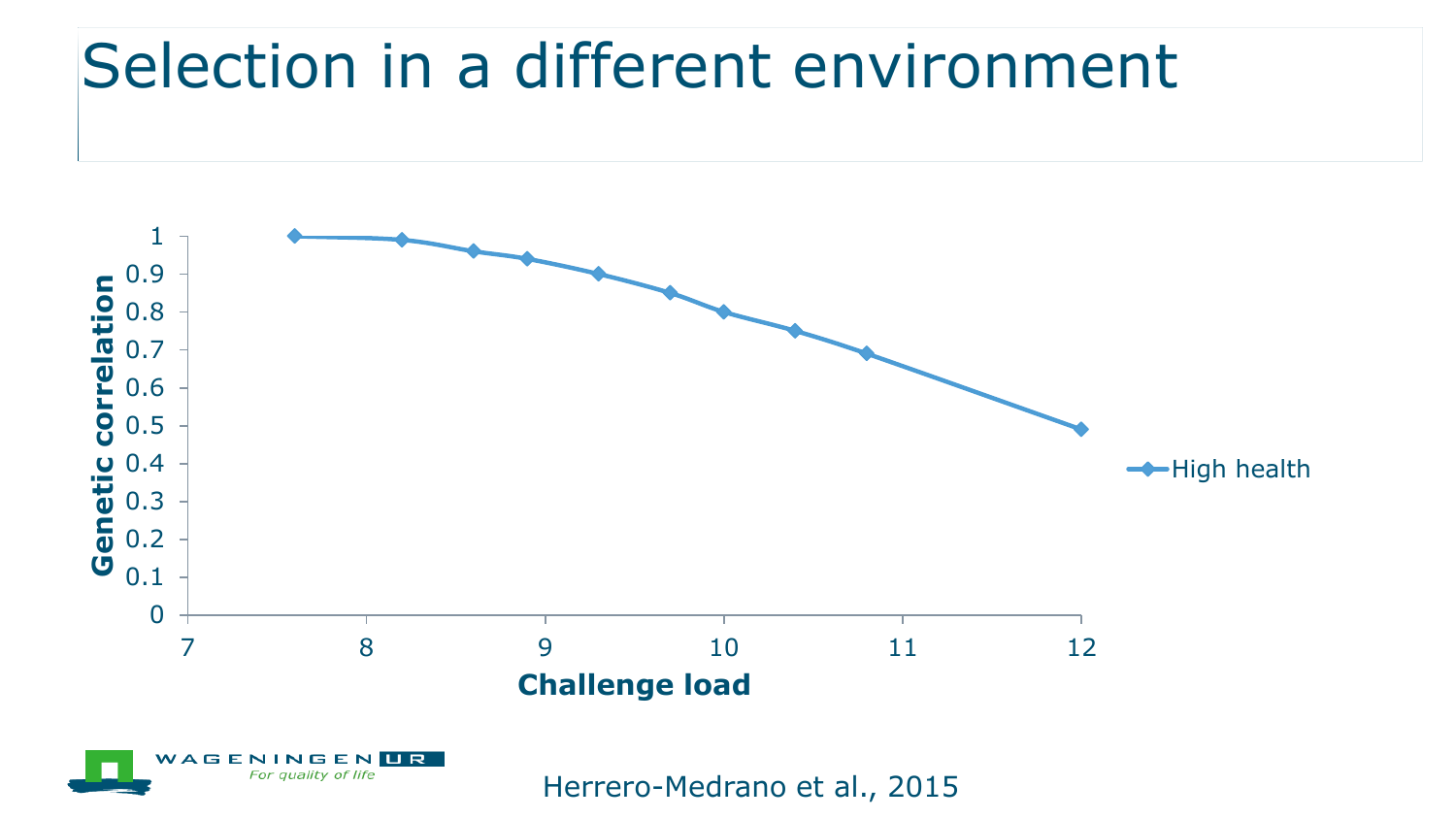## Genetic variance in uniformity

|                          | Genetic variance Ve Genetic coefficient |                 |  |
|--------------------------|-----------------------------------------|-----------------|--|
|                          | exponential model                       | of variation Ve |  |
| Number born alive        | 0.16                                    | 0.40            |  |
| <b>Total number born</b> | 0.03                                    | 0.17            |  |

Genetic variance in uniformity especially for number born alive

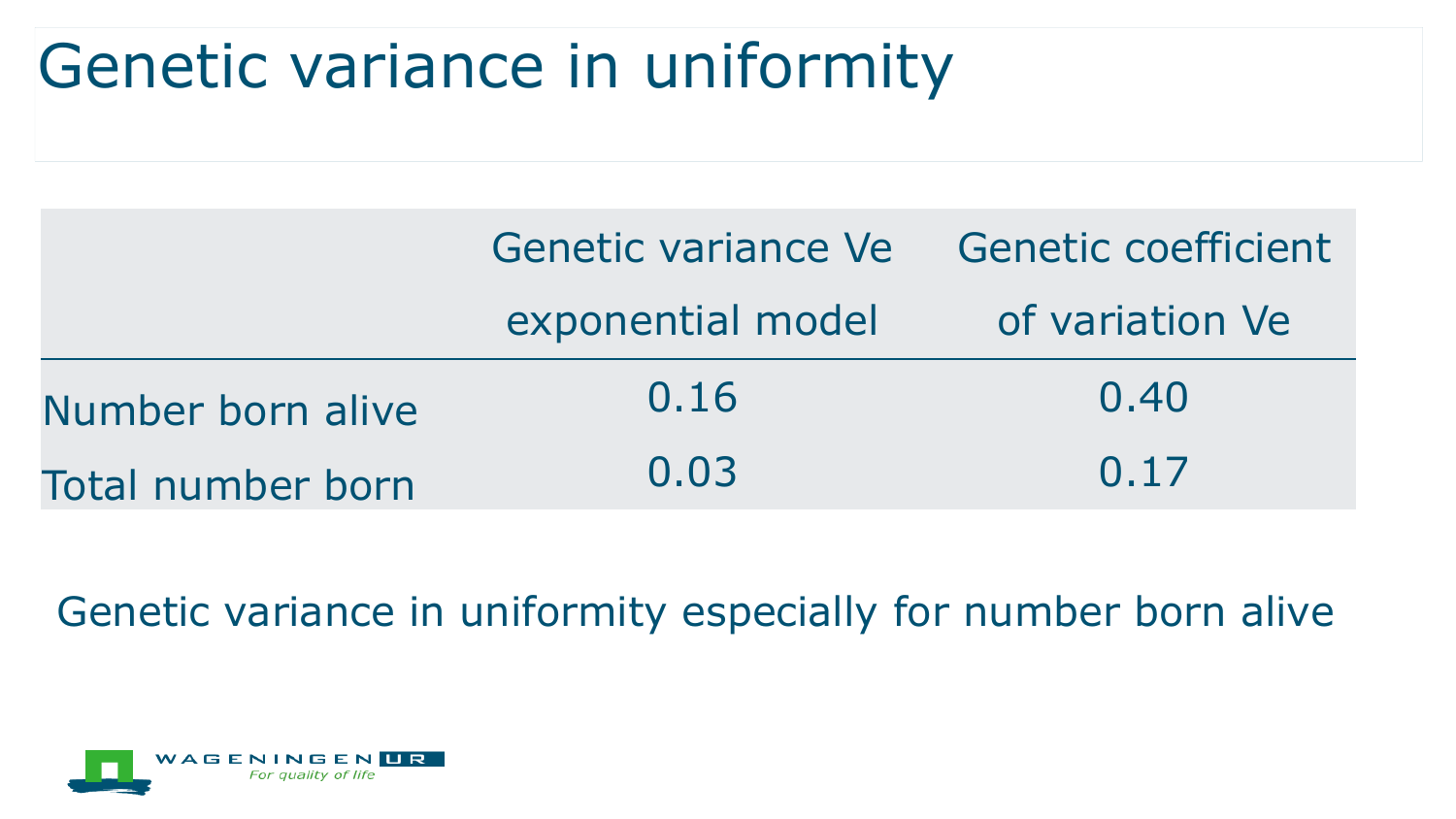### **Simulation**

**AGENIN** 



**Breeding values for level**  $(A<sub>level</sub>)$ , resistance  $(A<sub>res</sub>)$  and tolerance  $(A_{tol})$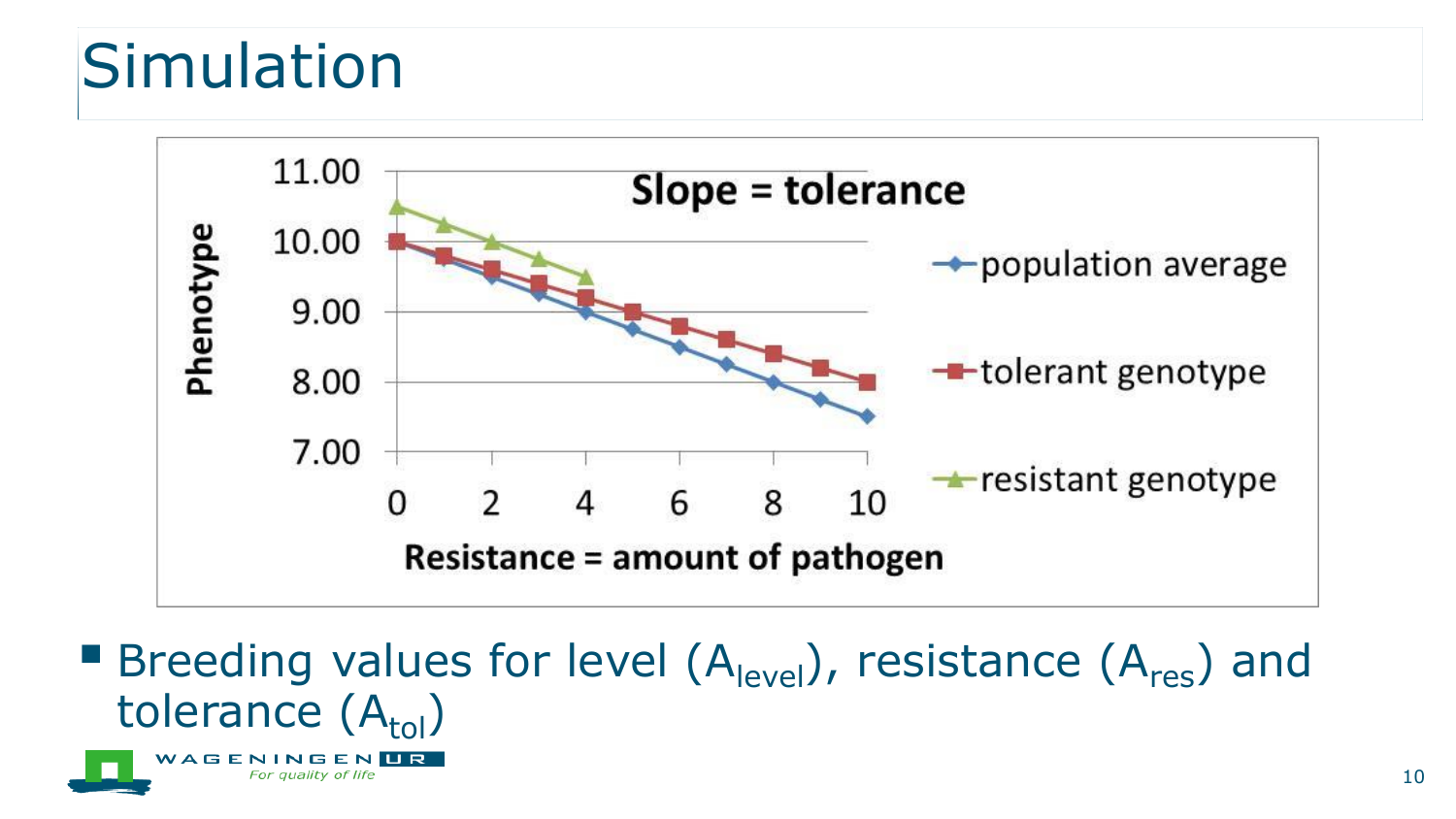#### **Simulation**

- Disease outbreaks: 10% of the time periods
- **Endemic diseases: 10% incidence**
- 100 sires, 100 half-sib offspring
- 10 observations/animal
- Average reduction in phenotype due to disease: 1 phenotypic standard deviation

![](_page_10_Picture_6.jpeg)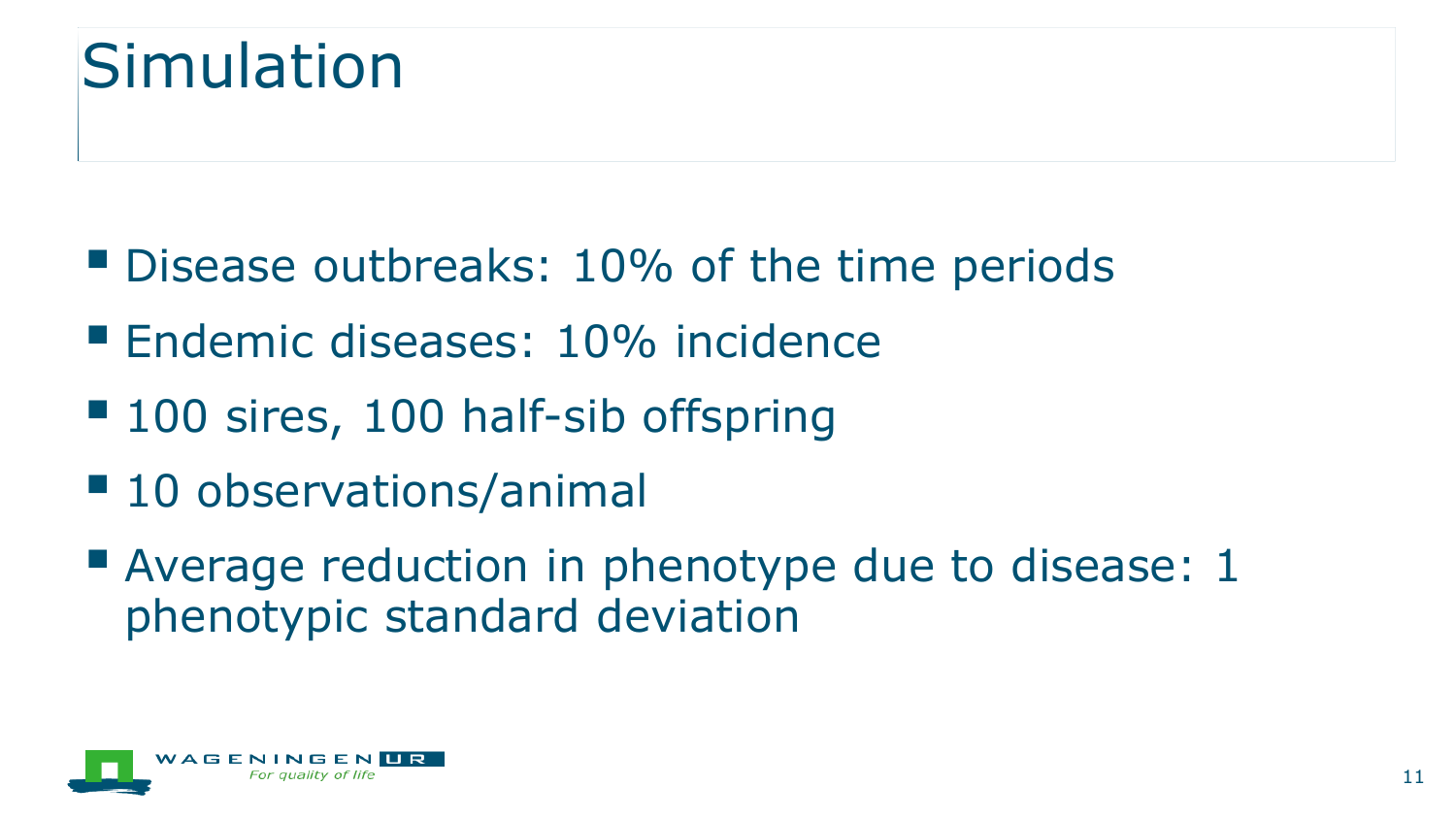Estimation of breeding values and response to selection

- Conventional model (Con)
- **Reaction norm model using herd-period average as** covariate (RN)
- Uniformity model (DHGLM)
- **EBV for level, slope and variance**
- Correlations among EBV and with true breeding values
- Selection index to predict response to selection

 $\bullet$  H=A<sub>level</sub>+A<sub>tol</sub>-A<sub>res</sub>

![](_page_11_Picture_8.jpeg)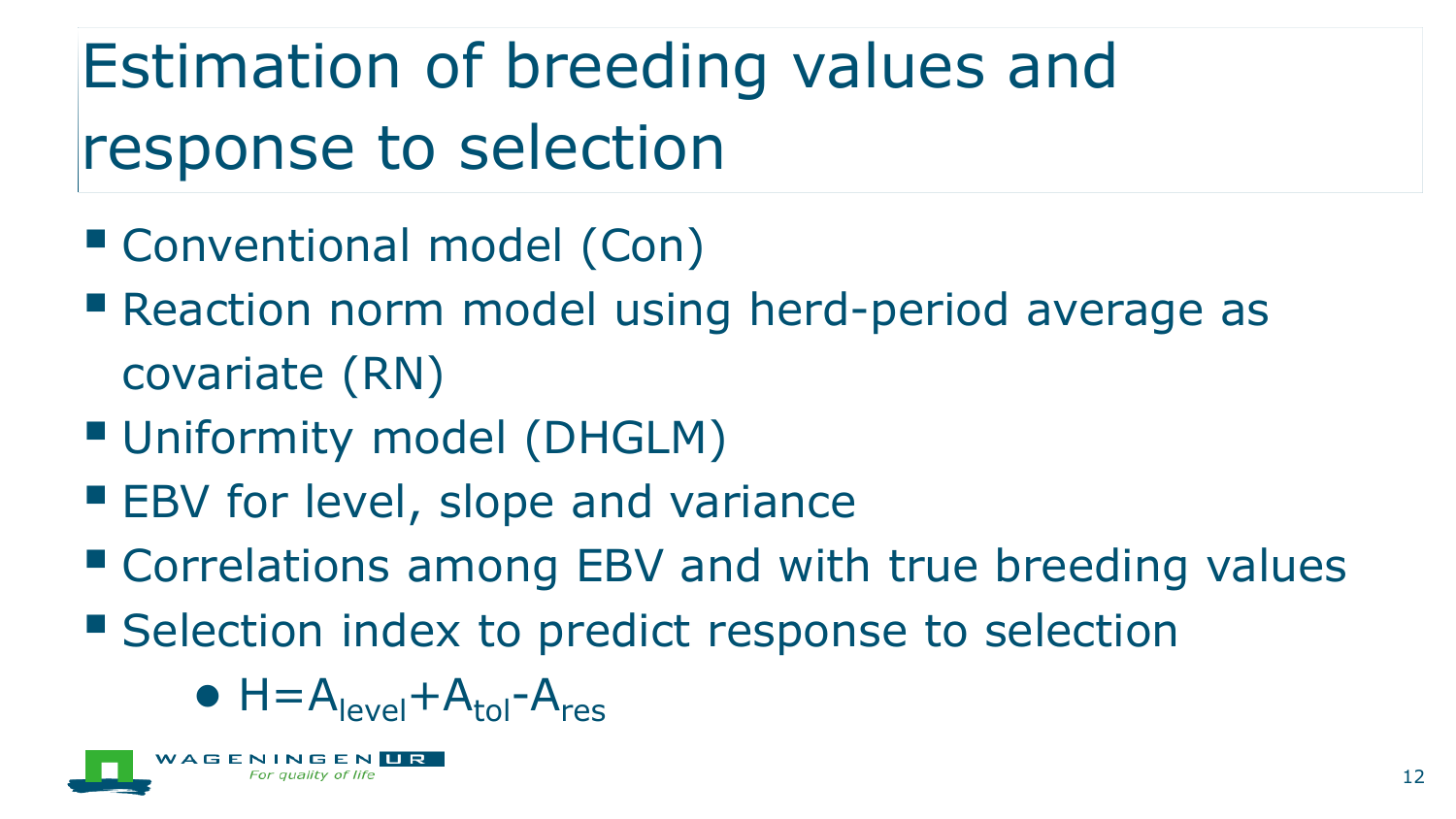### Correlations EBV TBV sires

|                            | <b>Endemic disease</b> |         | Epidemic disease |         |
|----------------------------|------------------------|---------|------------------|---------|
|                            |                        |         |                  |         |
| EBV mean conventional 0.32 |                        | $-0.35$ | 0.26             | $-0.04$ |
| <b>EBV slope RN</b>        | $-0.40$                | 0.40    | $-0.93$          | 0.15    |
| <b>EBV variance DHGLM</b>  | $-0.62$                | 0.60    | $-0.05$          | 0.12    |

EBV variance better suitable for endemic diseases and EBV slope better suitable for epidemic diseases

![](_page_12_Picture_3.jpeg)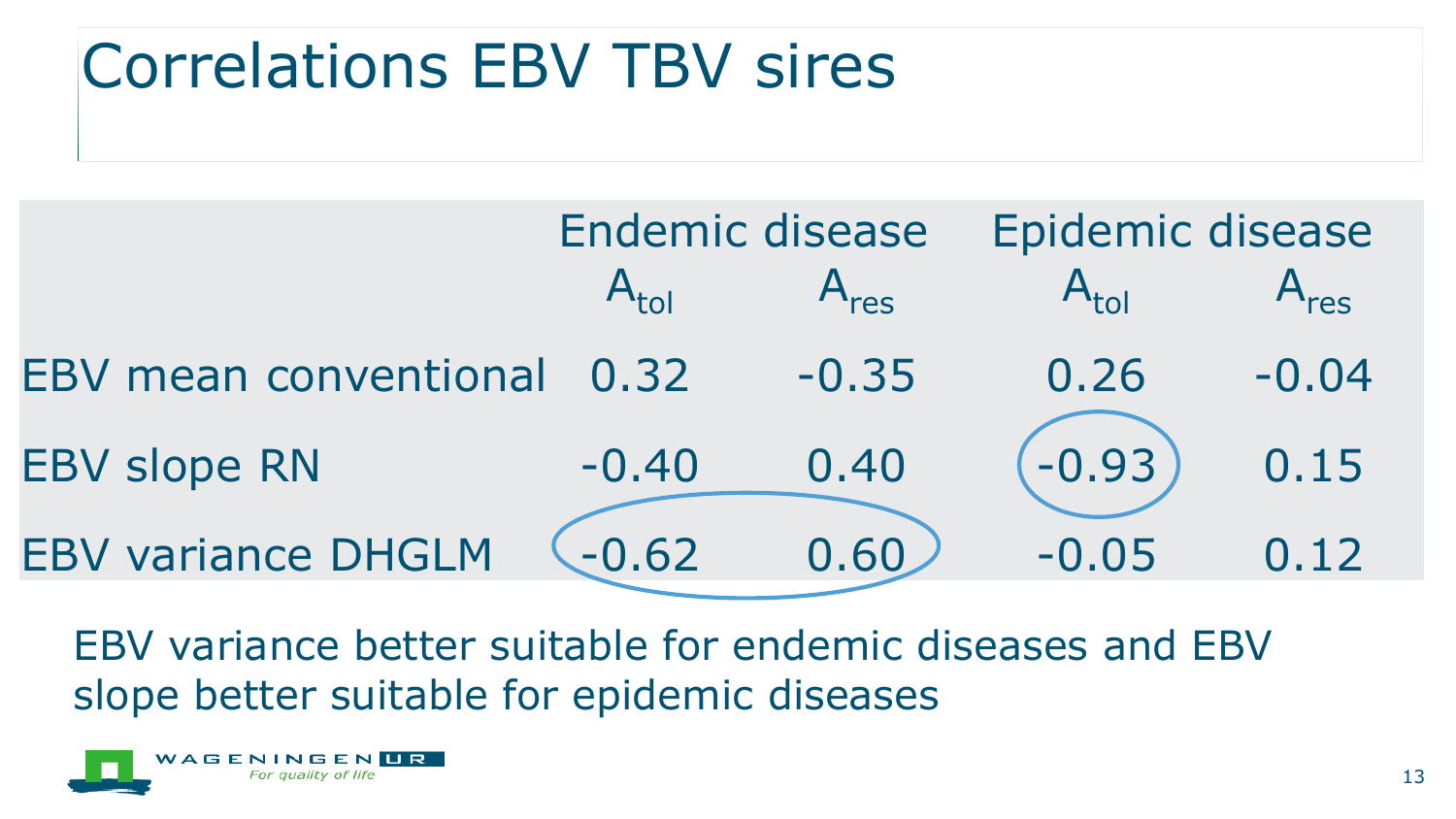#### Response to selection

![](_page_13_Figure_1.jpeg)

- Response in resistance or tolerance depends on type of disease
- RN model very suitable for epidemic diseases
- Uniformity model (=DHGLM) suitable for endemic diseasesA G E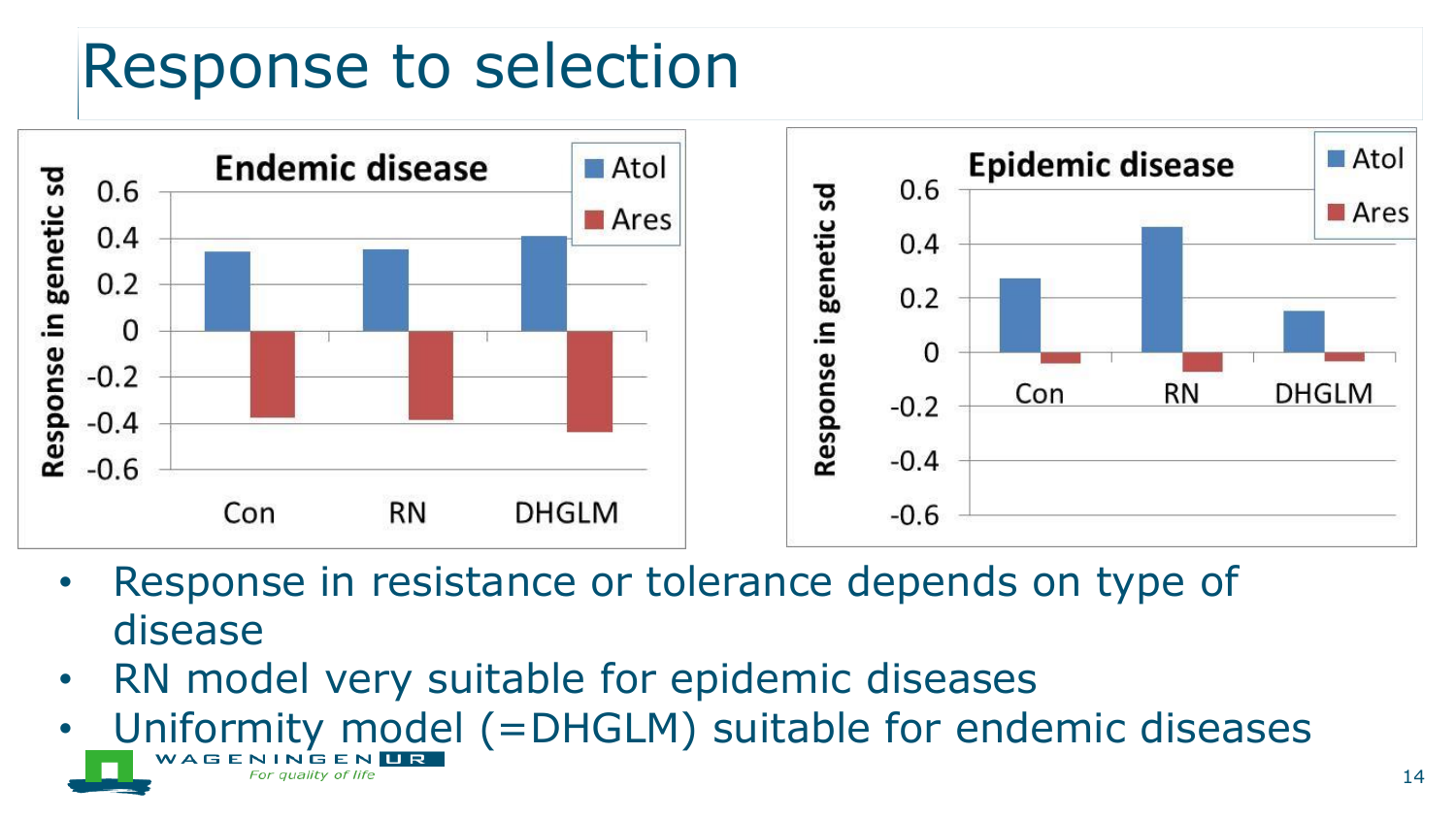### **Conclusion**

We found substantial genetic variance:

- in resilience to disease outbreaks, e.g. due to PRRS
- in uniformity of litter size, especially for number born alive

**E** Reaction norm model is suitable for epidemic diseases **Uniformity model is more suitable for endemic diseases** 

![](_page_14_Picture_5.jpeg)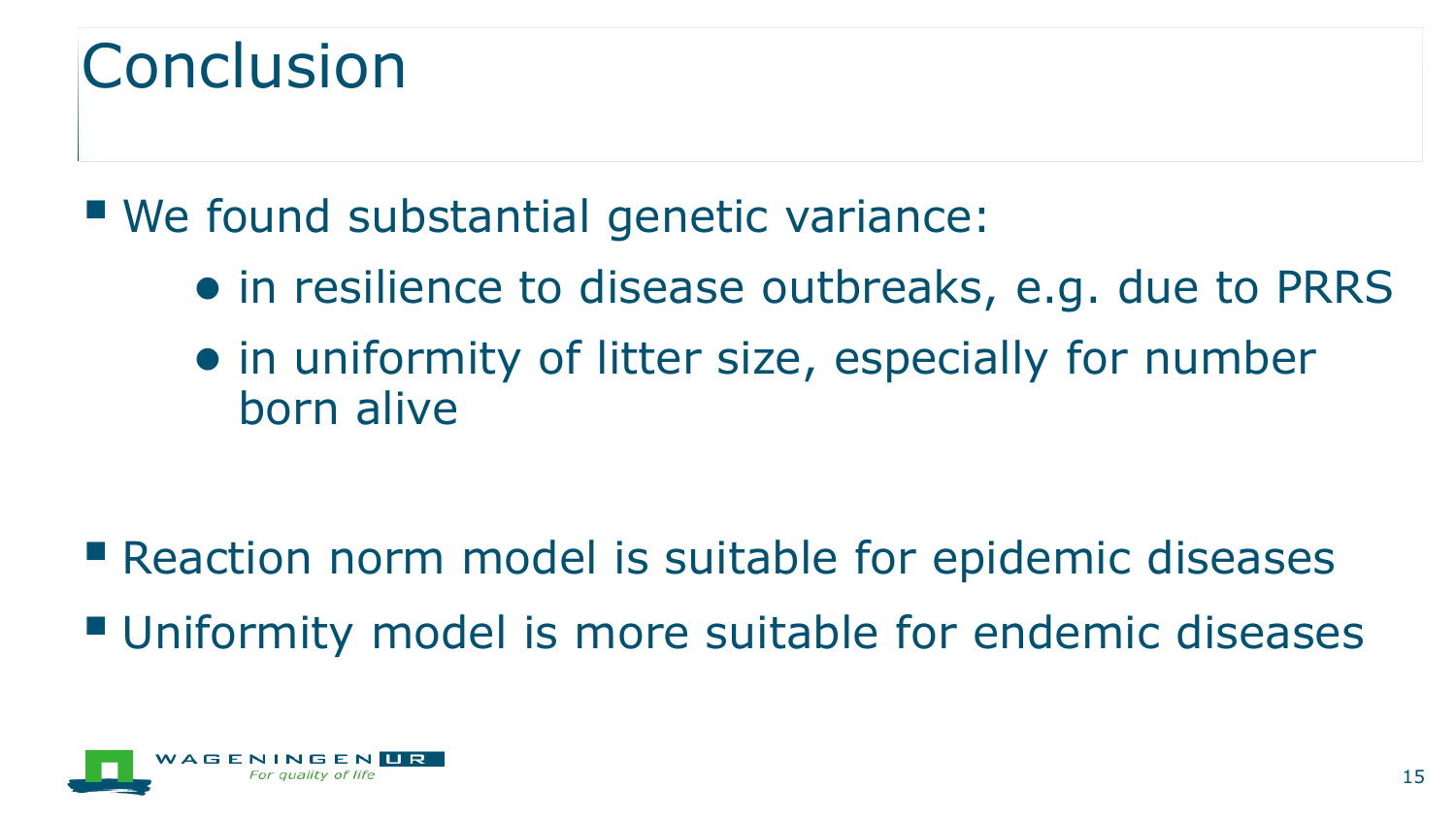# Acknowledgement

#### ■ WU

- **Ewa Sell-Kubiak**
- **Hamed Rashidi**
- Piter Bijma
- Jan ten Napel
- **Geert Venner**
- Simon Wang

![](_page_15_Figure_8.jpeg)

#### **Topigs**

- **Pramod Mathur**
- **Egbert Knol**
- Egiel Hanenberg
- **Juanma Herrero-Medrano**
- Rea Alexandri
- Naomi Duijvesteijn
- Marcos Lopes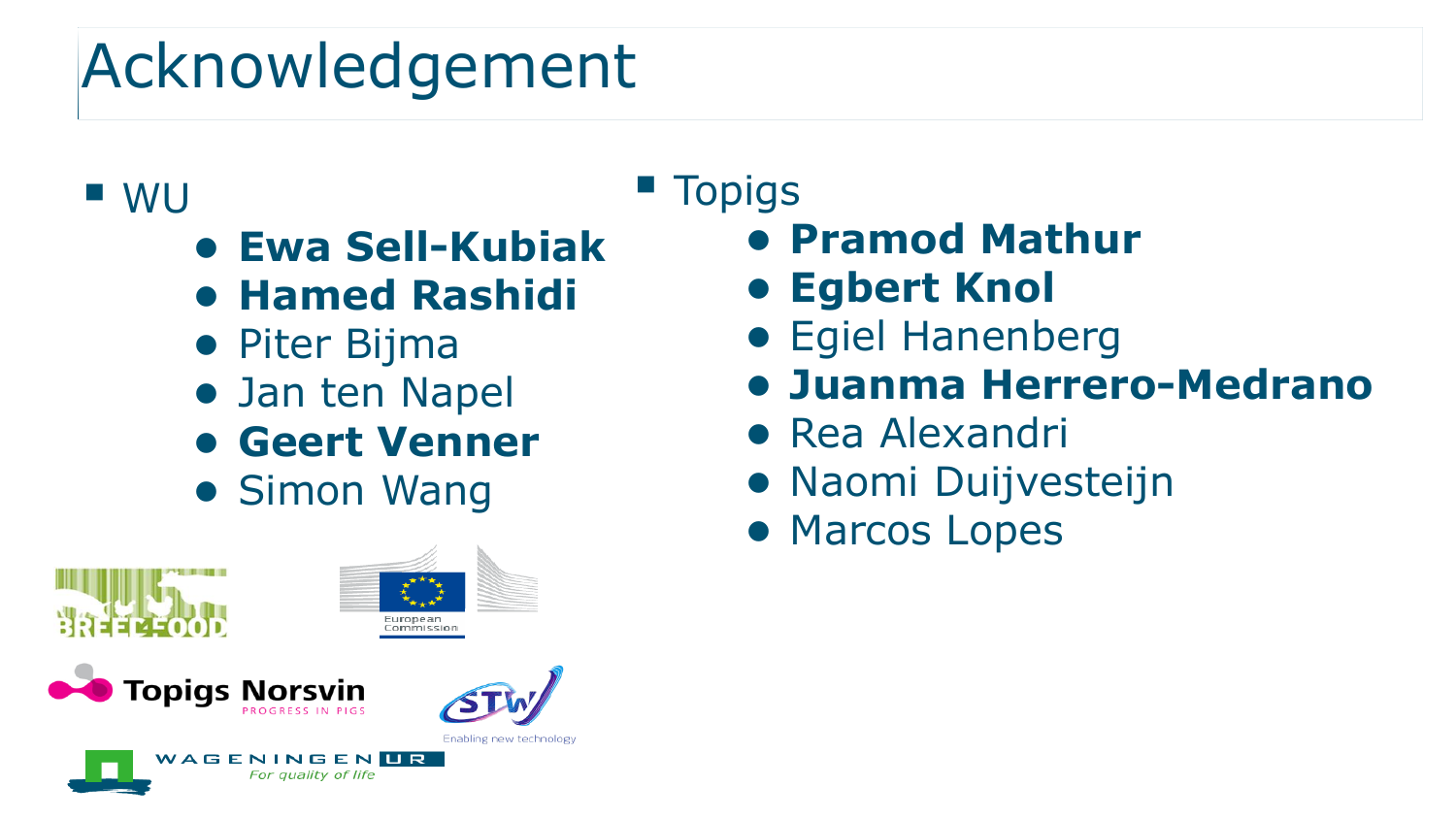# Course GxE, uniformity and stability

- 19-23 October 2015 ■ Wageningen, The Netherlands [nl/nl/activiteit/Indepth-](http://www.wageningenur.nl/nl/activiteit/Indepth-Course-Genotype-by-environment-interaction-uniformity-and-stability.htm) $\blacksquare$  Teachers ● Piter Bijma ● Philip Gienapp **[http://www.wageningenur.](http://www.wageningenur.nl/nl/activiteit/Indepth-Course-Genotype-by-environment-interaction-uniformity-and-stability.htm)** [Course-Genotype-by](http://www.wageningenur.nl/nl/activiteit/Indepth-Course-Genotype-by-environment-interaction-uniformity-and-stability.htm)[environment-interaction](http://www.wageningenur.nl/nl/activiteit/Indepth-Course-Genotype-by-environment-interaction-uniformity-and-stability.htm)[uniformity-and](http://www.wageningenur.nl/nl/activiteit/Indepth-Course-Genotype-by-environment-interaction-uniformity-and-stability.htm)[stability.htm](http://www.wageningenur.nl/nl/activiteit/Indepth-Course-Genotype-by-environment-interaction-uniformity-and-stability.htm)
	- Marcos Malosetti
	- Han Mulder